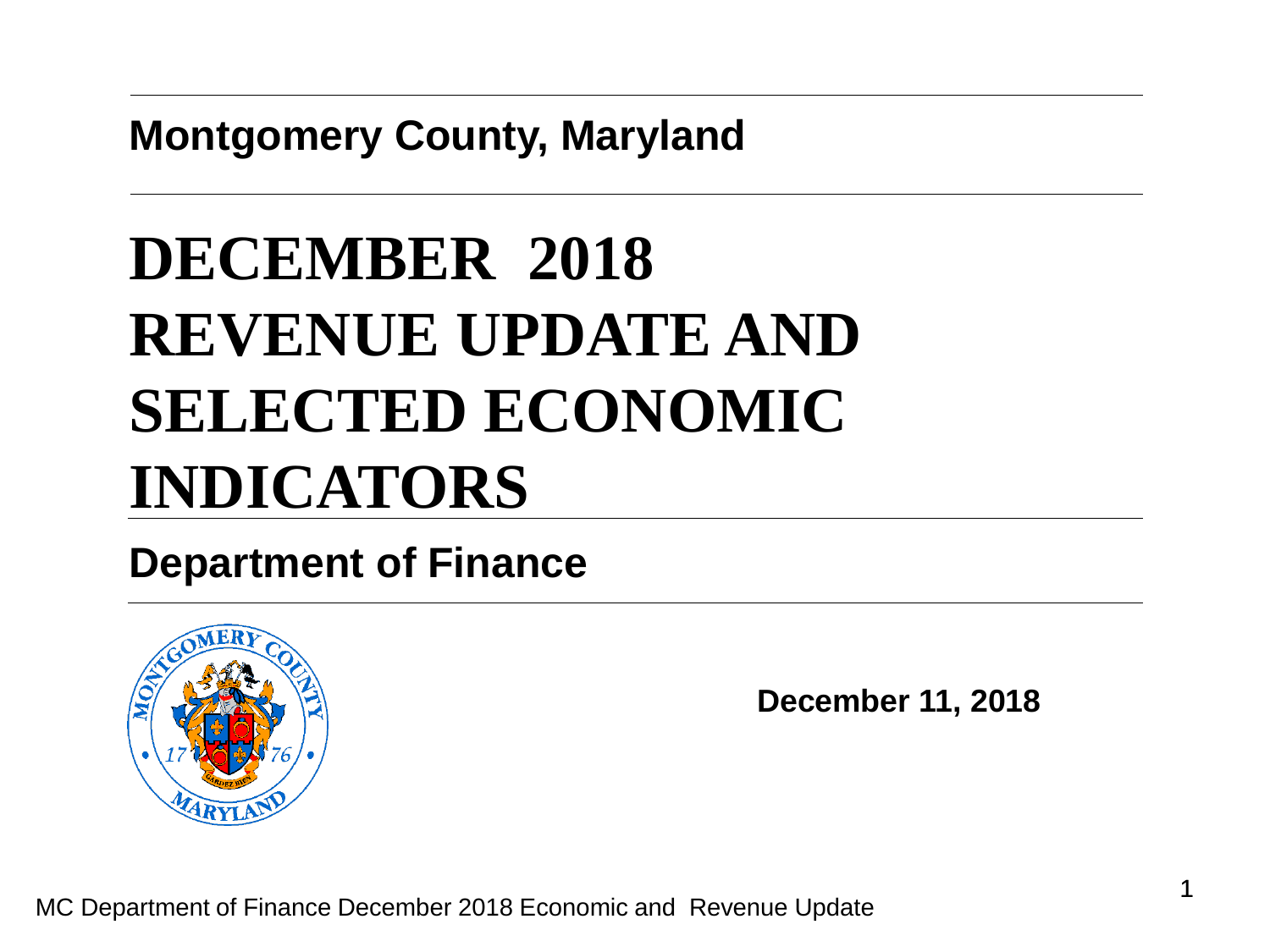### *Overview*

- **Finance provides a full revenue update in December of each year, after the November income tax distribution**
- **At this time, near final data about the prior year income tax receipts are known, and updates are available to certain economic factors**
- **Another full update is done for the March budget**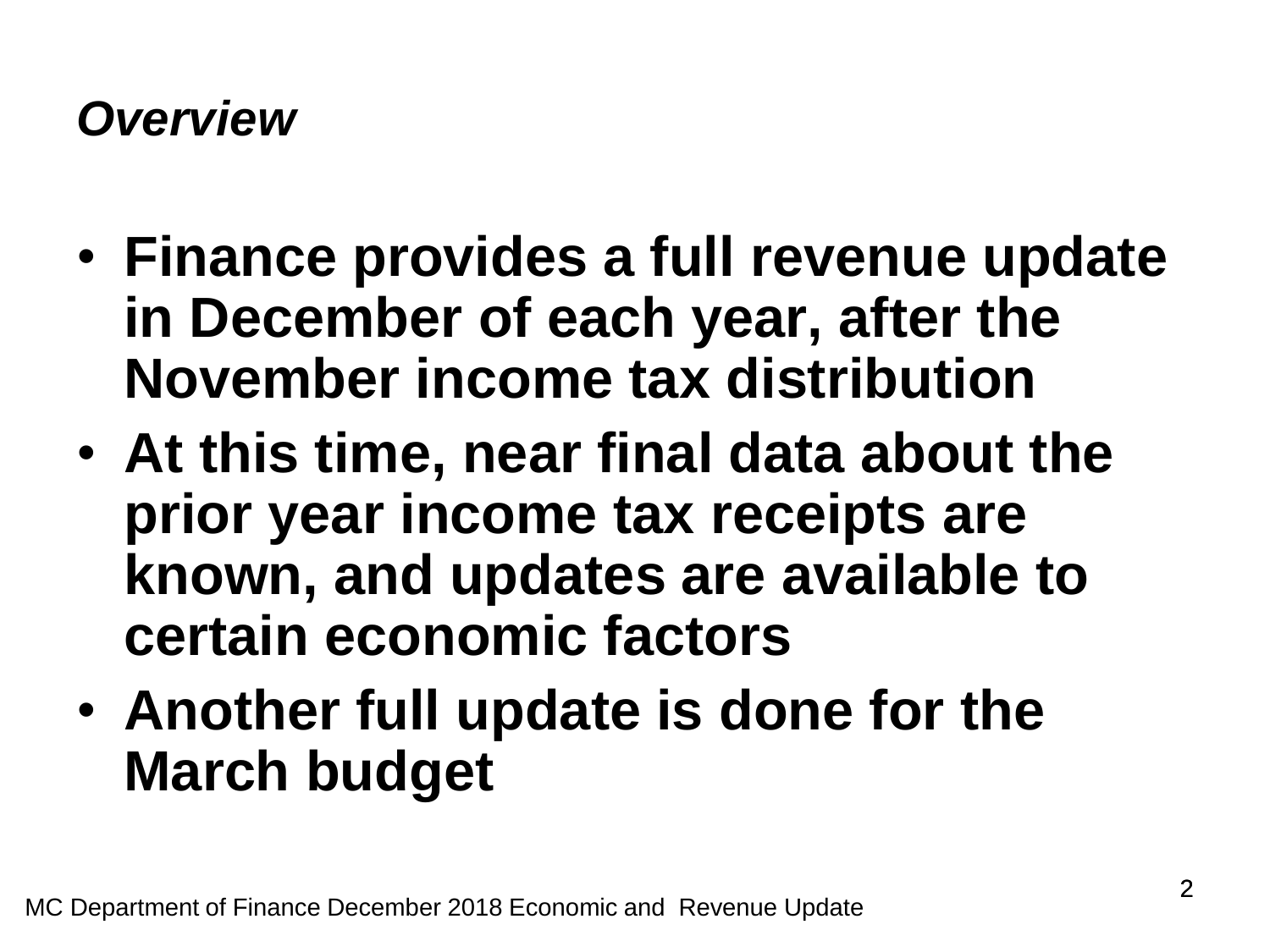# **ECONOMIC OUTLOOK - SUMMARY**

MC Department of Finance December 2018 Economic and Revenue Update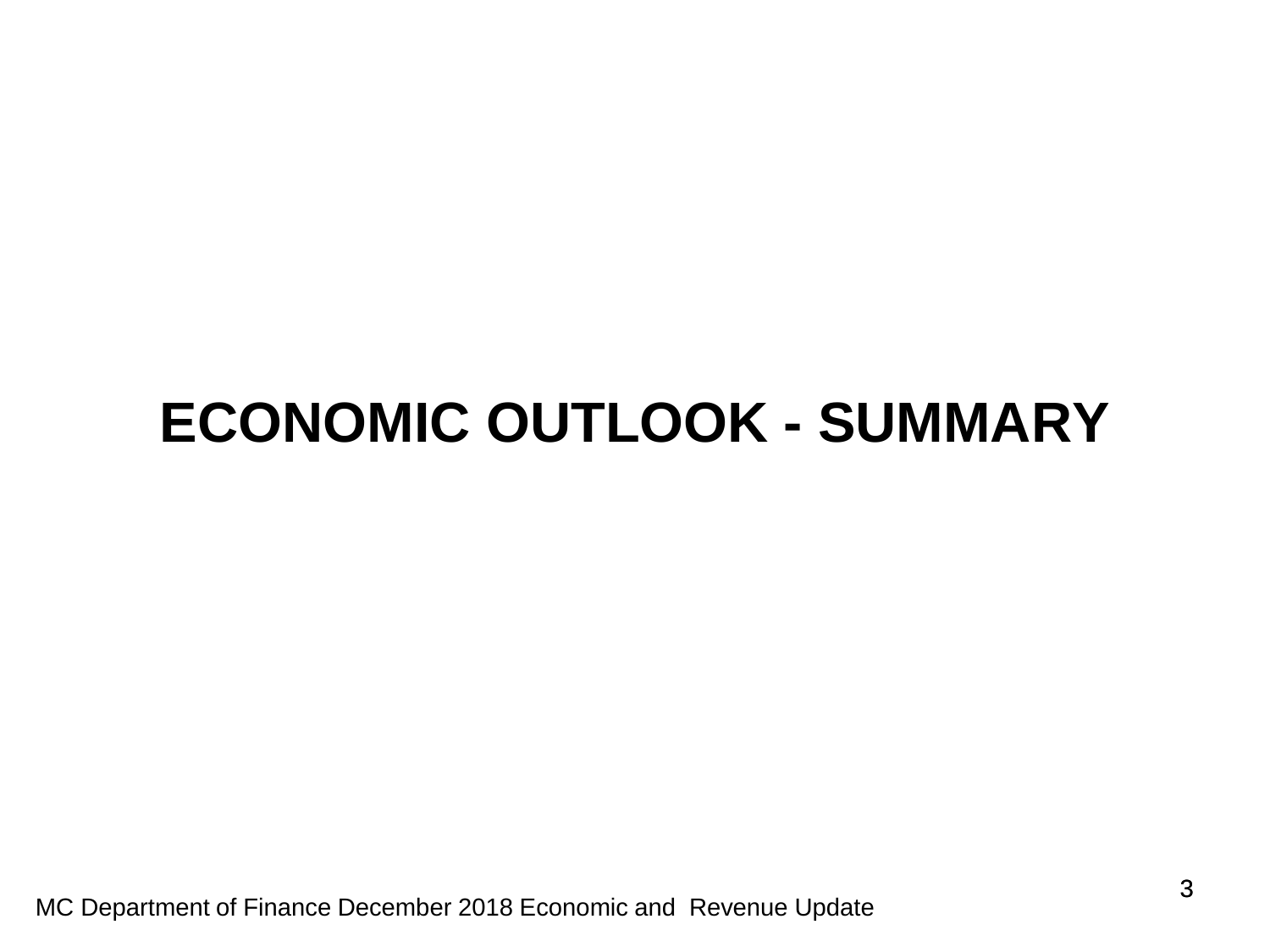### *Signs of Continued Economic Growth*

- **A drop in unemployment rate from 3.3 percent in October 2017 to 3.1 percent in October 2018, an increase in resident employment estimated for CY18 (↑0.8%), and an estimated increase in wage and salary income in CY18 (↑4.4%) that follows an increase of 1.6 percent in CY17.**
- **Payroll employment is expected to increase 0.9 percent in CY18 that follows a 1.1 percent increase in CY17.**
- **Median sales price for existing homes is expected to increase 5.2 percent in CY18 following an increase of 2.5 percent in CY17.**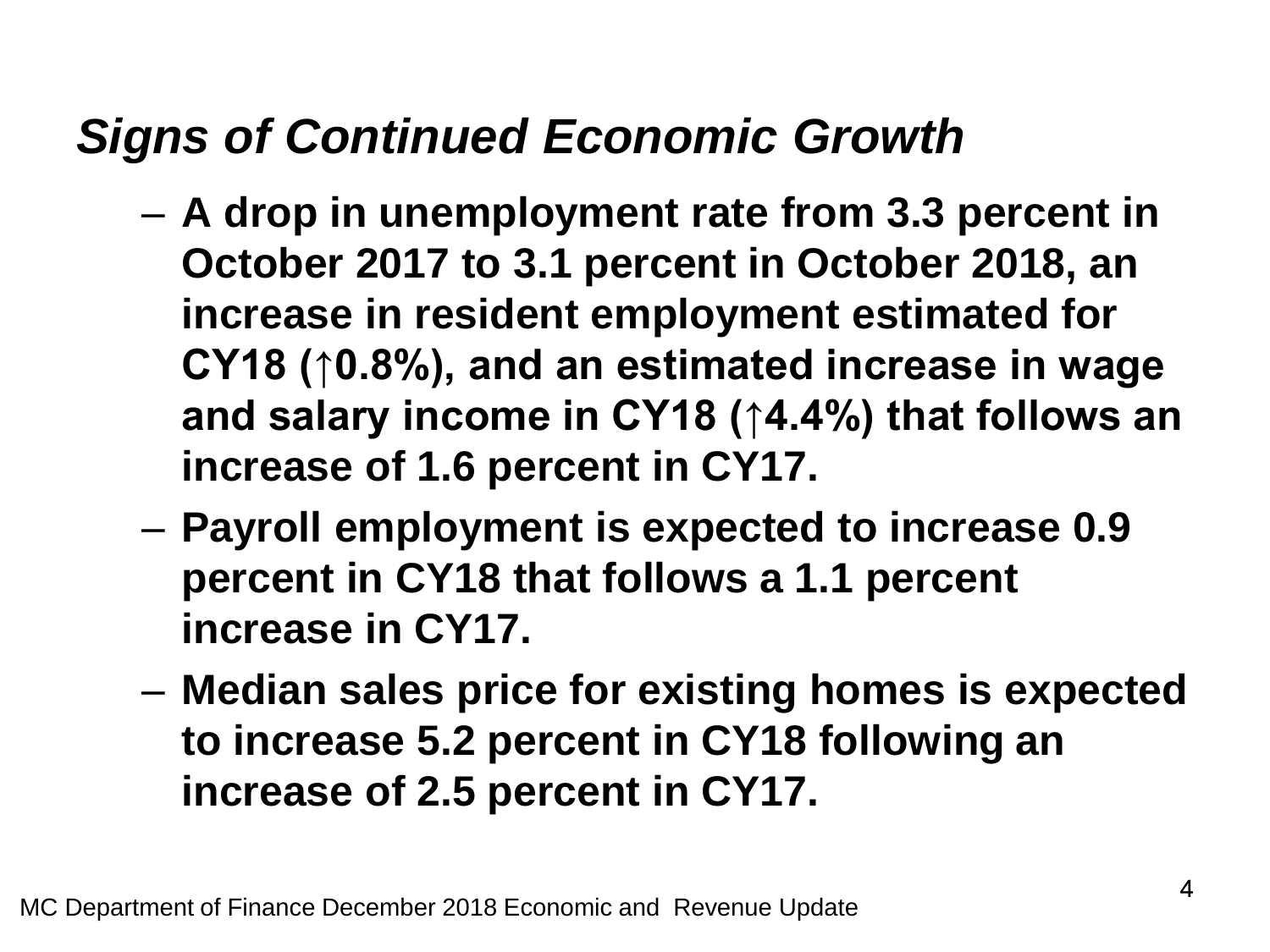| <b>ECONOMIC</b><br><b>INDICATOR</b><br><b>DASHBOARD</b> | <b>LATEST</b><br><b>DATA</b> | <b>REVENUE</b><br><b>AFFECTED</b>     | <b>EXPLANATION</b>                                                                   | <b>COMPARISON</b>        | <b>DIRECTION</b><br>(yr.-over-yr.) |
|---------------------------------------------------------|------------------------------|---------------------------------------|--------------------------------------------------------------------------------------|--------------------------|------------------------------------|
| <b>INFLATION</b>                                        | 2.03%<br>Sept. 2018          | <b>Property Taxes</b>                 | Key determinant of property<br>tax revenues at the Charter<br>Limit                  | 1.70%<br>Sept. 2017      |                                    |
| <b>UNEMPLOYMENT</b><br><b>RATE</b>                      | 3.1%<br>Oct. 2018            | <b>Income Taxes</b>                   | Indicates overall health of<br>the job market                                        | 3.3%<br>Oct. 2017        |                                    |
| <b>RESIDENT</b><br><b>EMPLOYMENT</b>                    | 545,178<br>Oct. 2018         | <b>Income Taxes</b>                   | Primary determinant of<br>income tax receipts                                        | 539,919<br>Oct. 2017     |                                    |
| <b>PAYROLL</b><br><b>EMPLOYMENT</b><br>(QCEW Data)      | 478,351<br>June 2018         | <b>Income Taxes</b>                   | Another determinant of<br>income tax receipts                                        | 477,835<br>June 2017     |                                    |
| STOCK MARKET -<br><b>S&amp;P 500</b>                    | 2,760.17<br>Nov. 30,<br>2018 | <b>Income Taxes</b>                   | Key determinant of capital<br>gains portion of the income<br>tax                     | 2,647.58<br>Nov 30, 2017 |                                    |
| <b>HOME SALES</b>                                       | 873<br>Oct. 2018             | Transfer/<br><b>Recordation Taxes</b> | Indicates activity affecting<br>receipts                                             | 985<br>Oct. 2017         |                                    |
| <b>HOME PRICES</b><br>(Median Price Sold)               | \$425,000<br>Oct. 2018       | Transfer/<br><b>Recordation Taxes</b> | Taxes are based on values,<br>affects amount of taxes<br>collected                   | \$398,000<br>Oct. 2017   |                                    |
| <b>FEDERAL FUNDS RATE</b>                               | 2.20%<br>Nov. 2018           | Investment<br>Income                  | County's return on<br>investments closely<br>correlated with the Fed<br><b>Funds</b> | 1.16%<br>Nov. 2017       |                                    |

MC Department of Finance December 2018 Economic and Revenue Update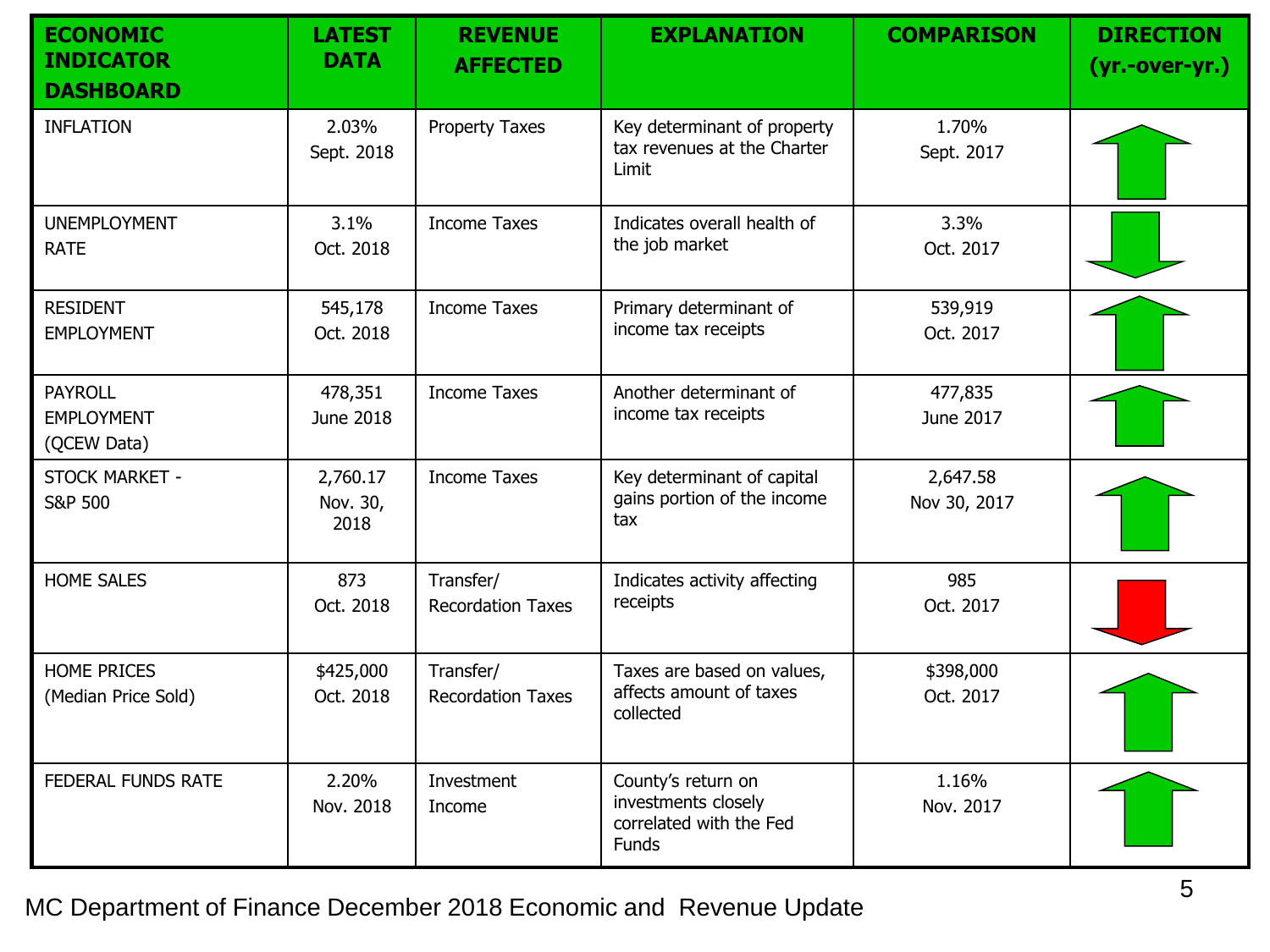#### *Department of Finance estimates that resident employment will reach 543,445 in CY18 (↑0.8% over CY17).*

On a year-over-year basis, resident employment increased by nearly 5,300 from October 2017 to October of this year (↑1.0%).

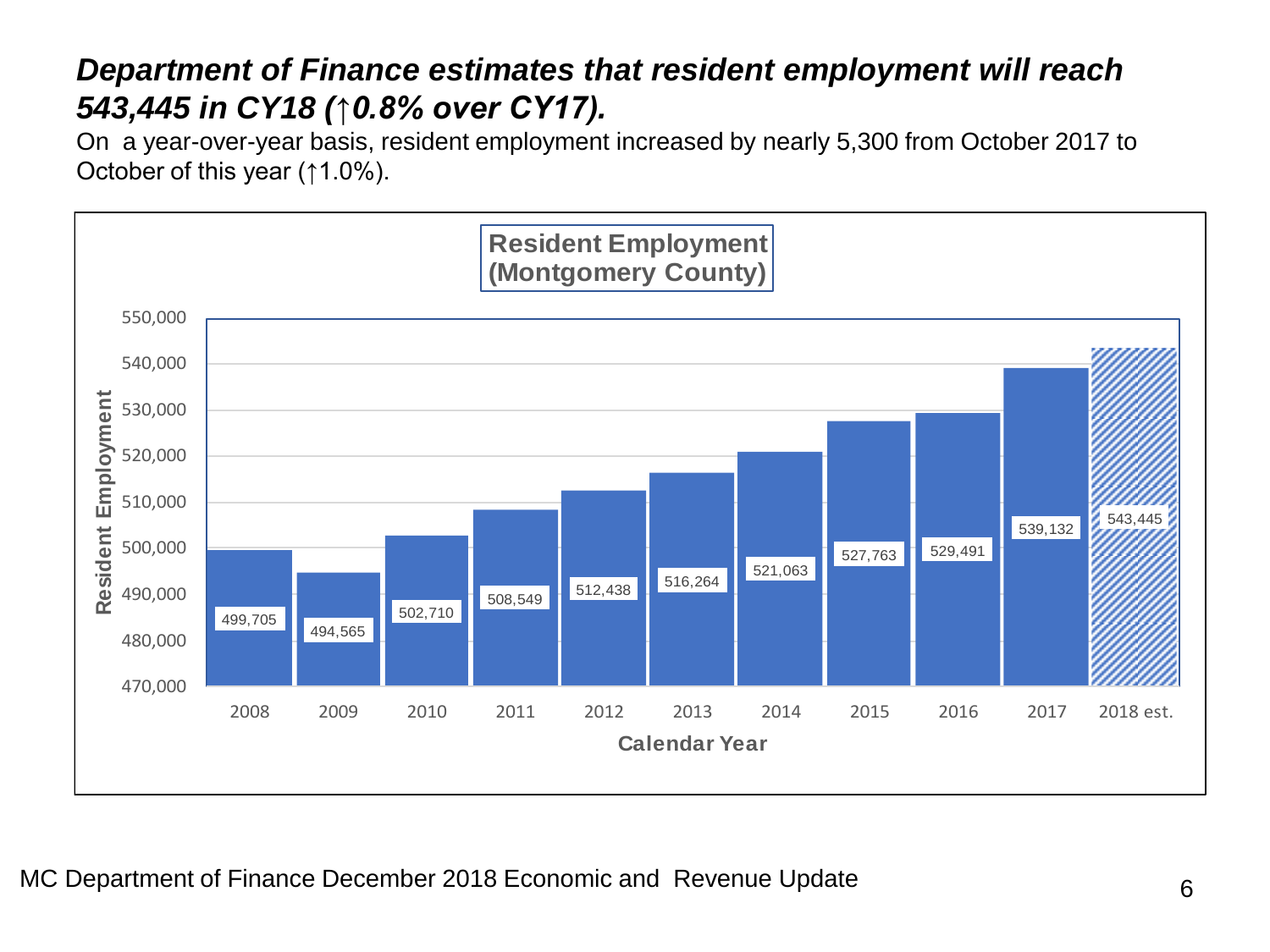#### *The Department of Finance estimates that the unemployment rate will be 3.4 percent in CY18 – slightly above the unemployment rate in CY17 but well below the peak rate of 5.6 percent in CY10 .*

The unemployment rate in October was 3.1 percent compared to 3.3 percent in October 2017.

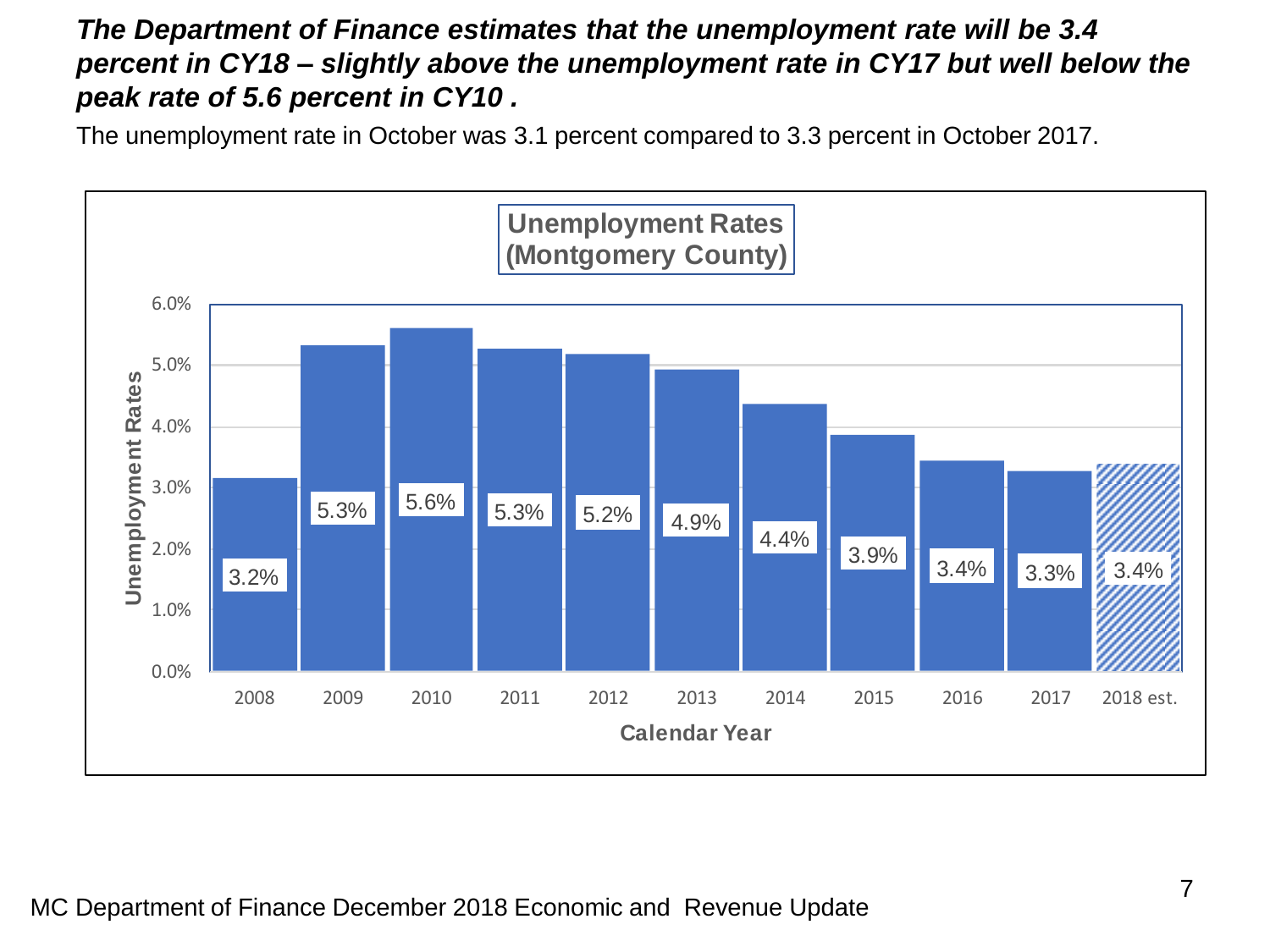### *Inflation is expected to increase 2.22 percent in CY2018.*

**For the Washington Metropolitan Statistical Area, the CPI increased 2.03 percent in September over September 2017.** 

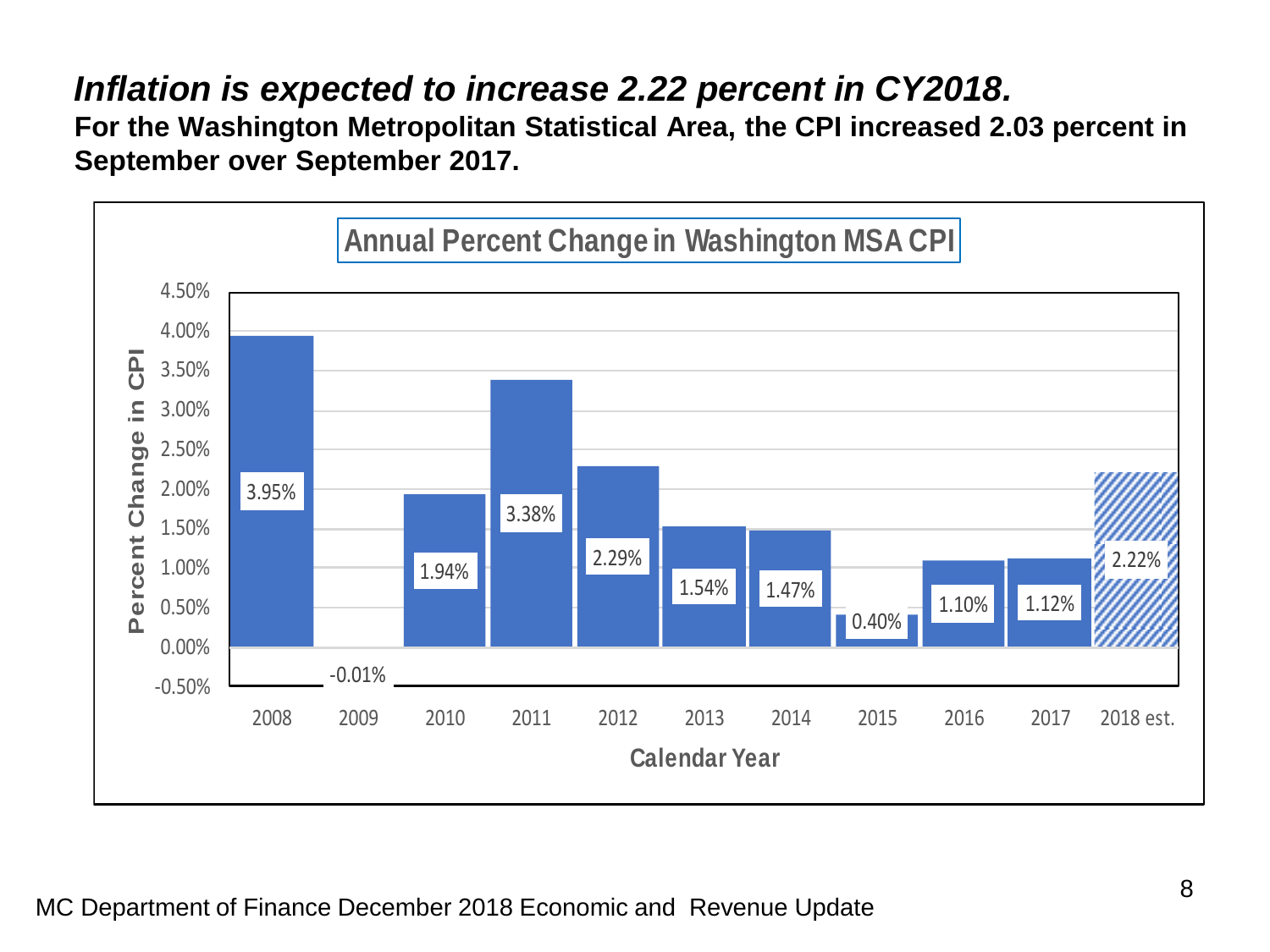#### *Home sales are estimated to decrease 3.3 percent this year.*

**Total sales of existing homes increased 5.8 percent in CY16 but decreased a modest 0.2 percent in CY17.** 

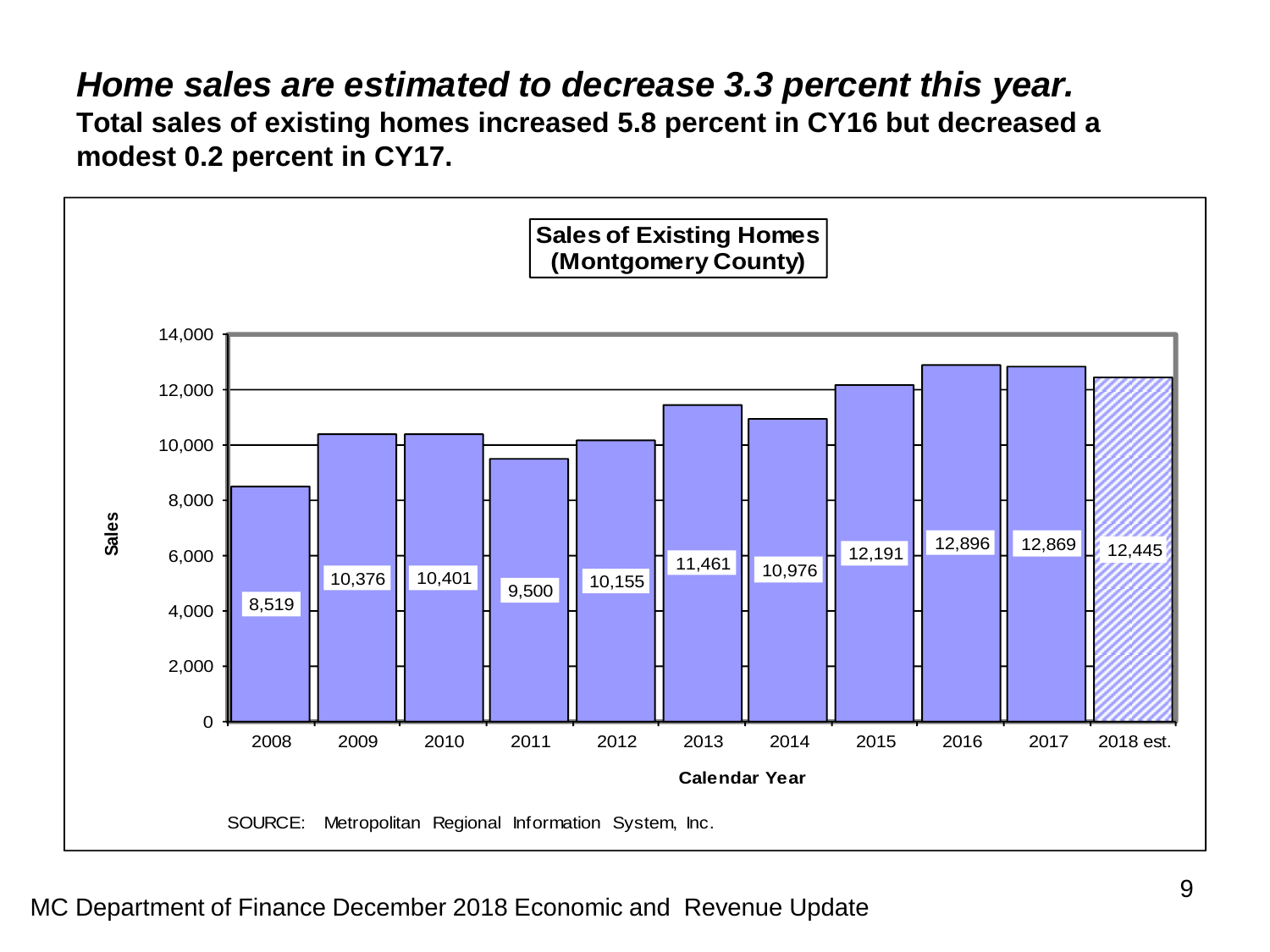### *Median home sales price is expected to increase 5.2 percent in CY18 following an increase of 2.5 percent in CY17.*

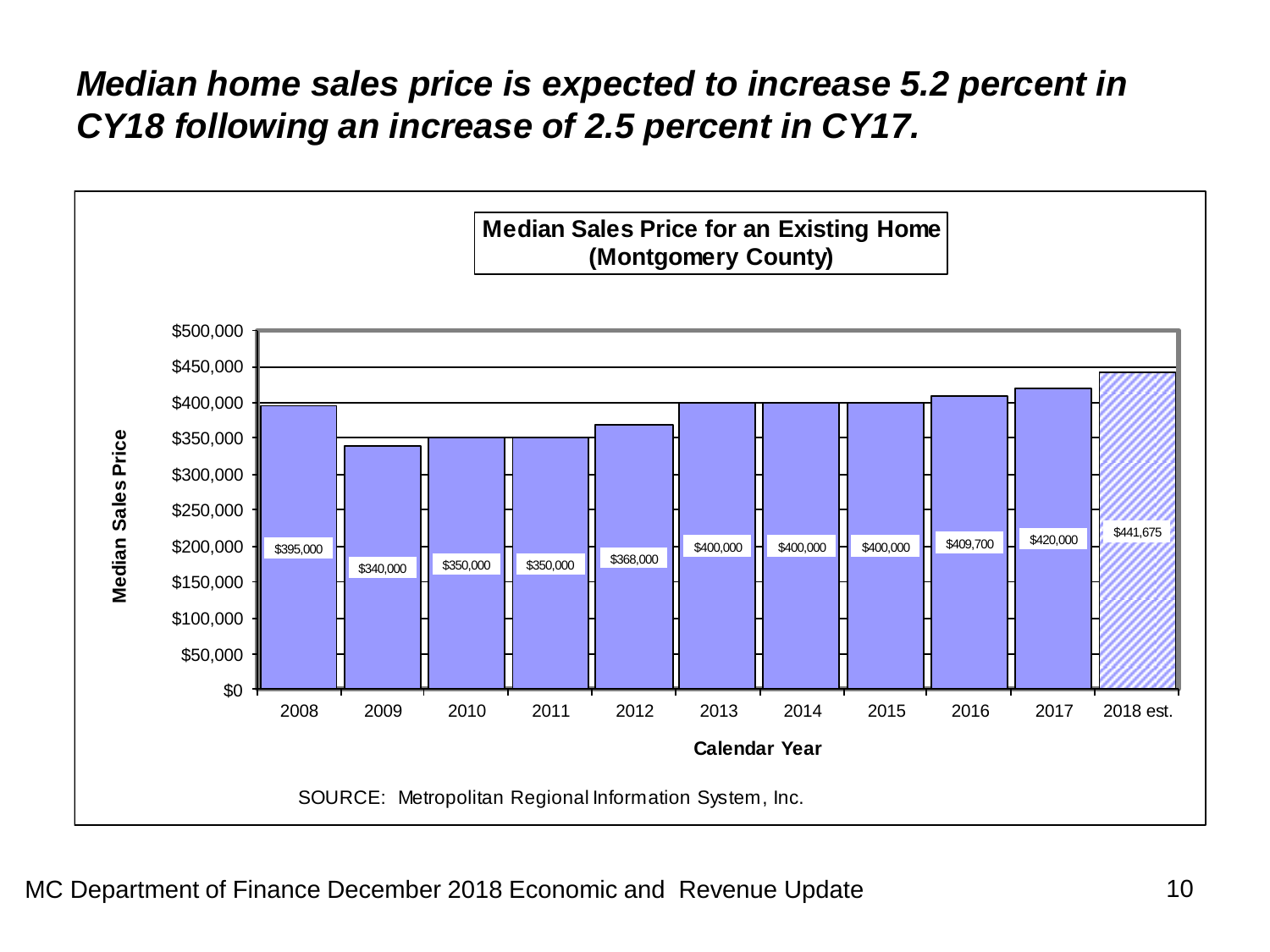# **REVENUE UPDATE**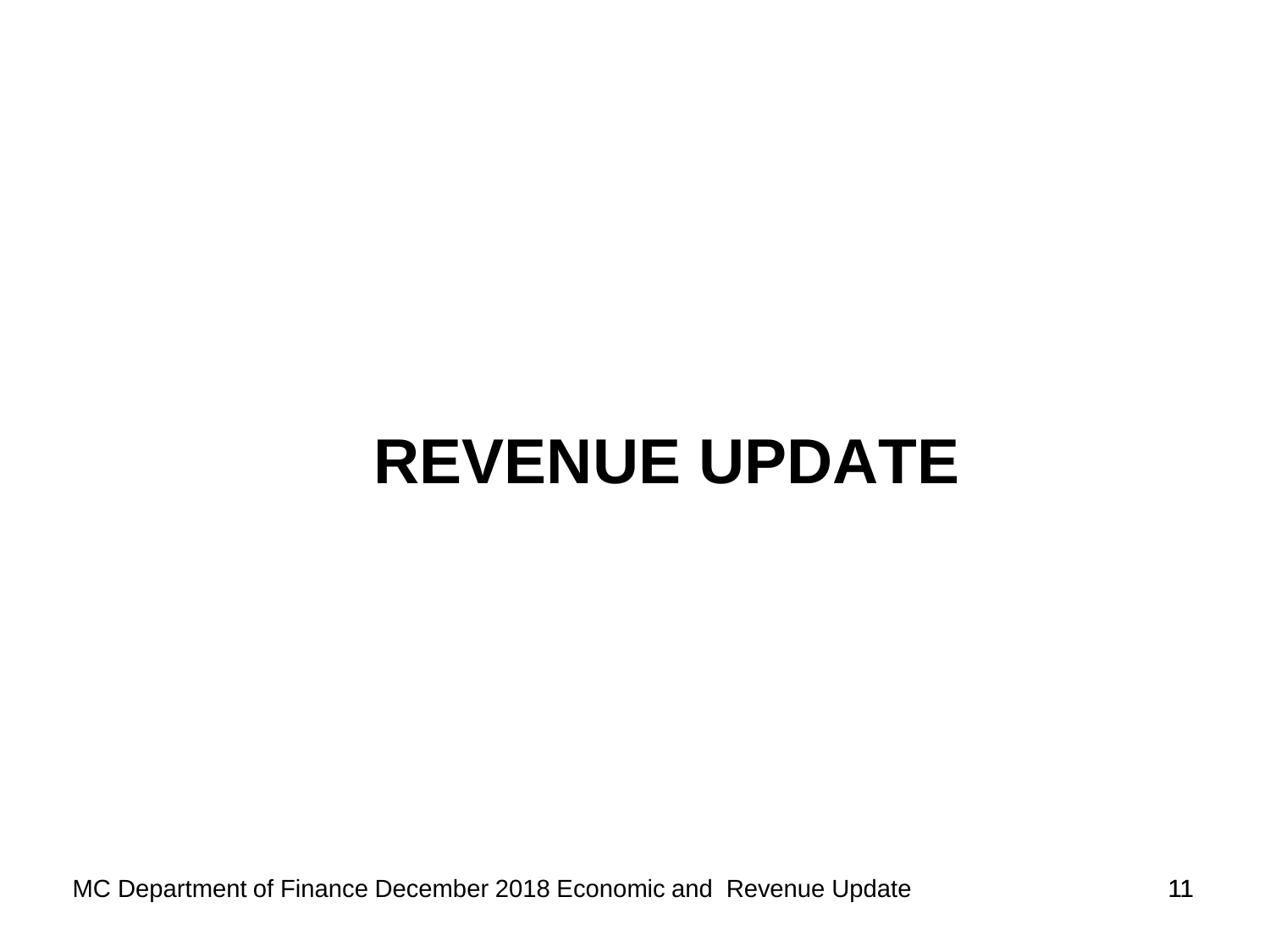### *FY19 and FY20 Summary*

**The outlook for the remainder of this fiscal year (FY19) and next year (FY20) suggests a modest increase in revenues over the two-year period compared to the estimates prepared for the FY19 budget. This increase is mainly attributed to revisions to income tax, transfer-recordation tax, and fuel-energy tax revenues in FY19. The combined increase of all tax-supported revenues in FY19 and FY20 is nearly \$3.5 million higher than previously estimated.**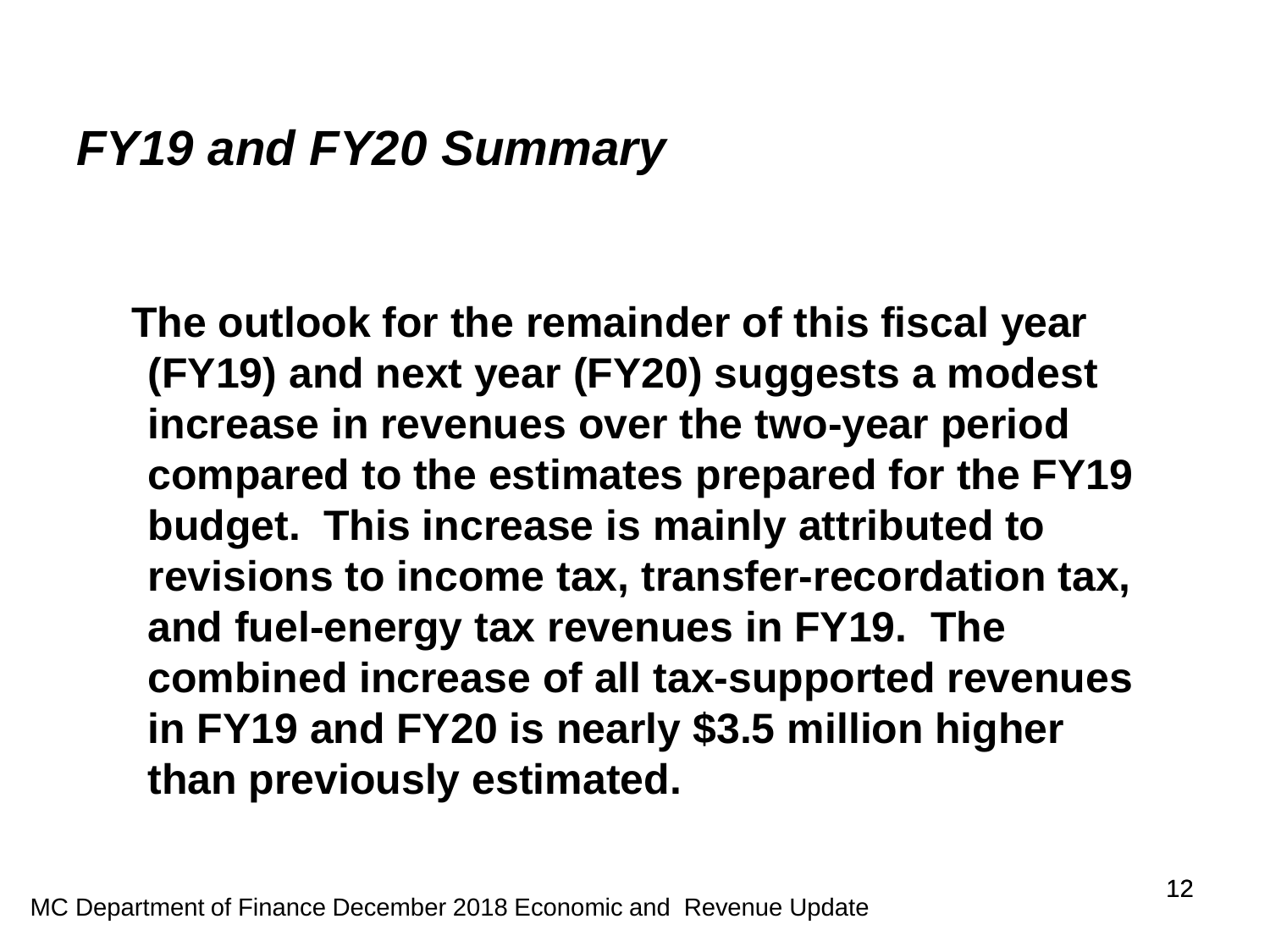### **Revenue Update**

December revised revenues for FY19 are \$7.0 million above the FY19 Budget estimates. The major contributors are the estimated increase in the income tax, transfer/recordation tax, and fuel-energy tax revenues. Revised property tax revenues are estimated to decrease attributed to the shortfall in actual revenues in FY18 due to the slower than expected growth in the final taxable assessable base in FY18 and estimated taxable assessable base in FY19 and an increase in credits.

|                             | <b>FY19 BUDGET - DECEMBER 2018 UPDATE (\$MIL.)</b> |             |                   |  |  |
|-----------------------------|----------------------------------------------------|-------------|-------------------|--|--|
|                             | <b>FY19 Budget</b>                                 | Dec. Update | <b>Difference</b> |  |  |
| <b>Income</b>               | \$1,585.159                                        | \$1,599.913 | \$14.754          |  |  |
| <b>Property</b>             | \$1,808.404                                        | \$1,787.125 | (\$21.279)        |  |  |
| <b>Transfer/Recordation</b> | \$162.947                                          | \$174.412   | \$11.465          |  |  |
| <b>Other Taxes:</b>         |                                                    |             |                   |  |  |
| --Admissions                | \$3.579                                            | \$3.596     | \$0.017           |  |  |
| --Fuel/Energy               | \$193.982                                          | \$196.639   | \$2.657           |  |  |
| --Telephone                 | \$53.253                                           | \$53.028    | (\$0.225)         |  |  |
| --Hotel/Motel               | \$22.236                                           | \$21.292    | $(\$0.944)$       |  |  |
| <b>Highway User Revenue</b> | \$3.765                                            | \$3.759     | $(\$0.006)$       |  |  |
| <b>E-Cigarettes</b>         | \$0.652                                            | \$1.208     | \$0.556           |  |  |
| <b>TOTAL</b>                | \$3,833.977                                        | \$3,840.972 | \$6.995           |  |  |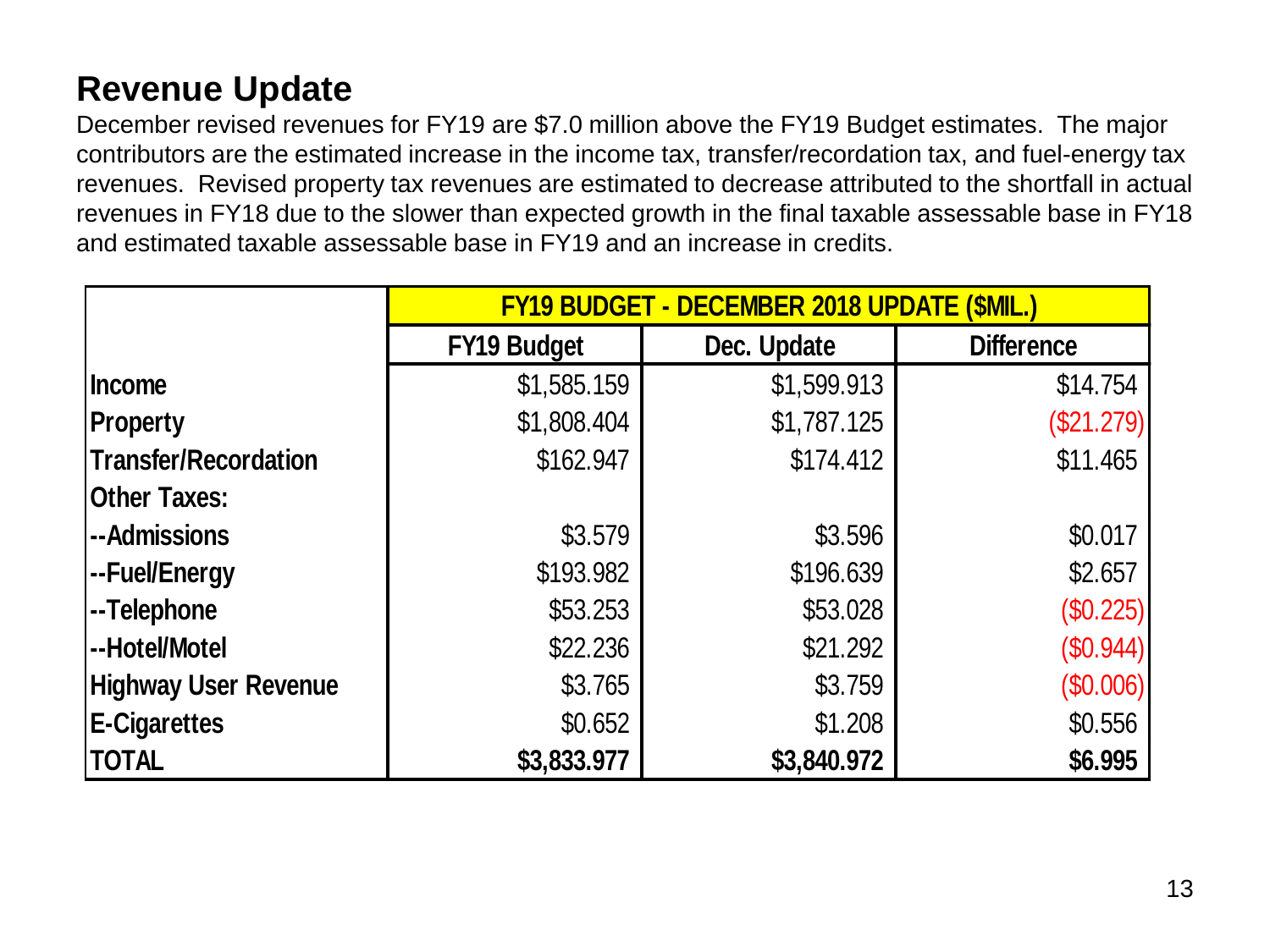#### **Revenue Update**

December revised revenue estimates for FY20 are \$3.5 million below the estimates prepared for the FY19 Budget. The decrease is attributed to lower estimated income and property tax revenues. The decline in the income tax is based on the revised assumption for capital gains. The revised property tax revenue estimate is attributed to a decline in the real property taxable assessment and an increase in credits compared to the previous forecast. The increase in the transfer/recordation tax is based on the forecast for residential sales and average median price for an existing home. Overall, the revised forecast over the two-year planning period is in line, slightly positive, with the previous forecast.

|                             | <b>FY19 BUDGET - DECEMBER 2018 UPDATE (\$MIL.)</b> |             |                   |  |  |
|-----------------------------|----------------------------------------------------|-------------|-------------------|--|--|
|                             | <b>FY20 Estimate</b>                               | Dec. Update | <b>Difference</b> |  |  |
| Income                      | \$1,682.969                                        | \$1,675.939 | (\$7.030)         |  |  |
| Property                    | \$1,858.904                                        | \$1,846.858 | (\$12.046)        |  |  |
| Transfer/Recordation        | \$168.596                                          | \$178.957   | \$10.361          |  |  |
| <b>Other Taxes:</b>         |                                                    |             |                   |  |  |
| --Admissions                | \$3.697                                            | \$3.860     | \$0.163           |  |  |
| --Fuel/Energy               | \$192.396                                          | \$193.059   | \$0.663           |  |  |
| --Telephone                 | \$54.900                                           | \$55.379    | \$0.479           |  |  |
| --Hotel/Motel               | \$22.417                                           | \$21.474    | (\$0.943)         |  |  |
| <b>Highway User Revenue</b> | \$3.773                                            | \$8.031     | \$4.258           |  |  |
| <b>E-Cigarettes</b>         | \$0.692                                            | \$1.259     | \$0.567           |  |  |
| <b>TOTAL</b>                | \$3,988.344                                        | \$3,984.816 | (\$3.528)         |  |  |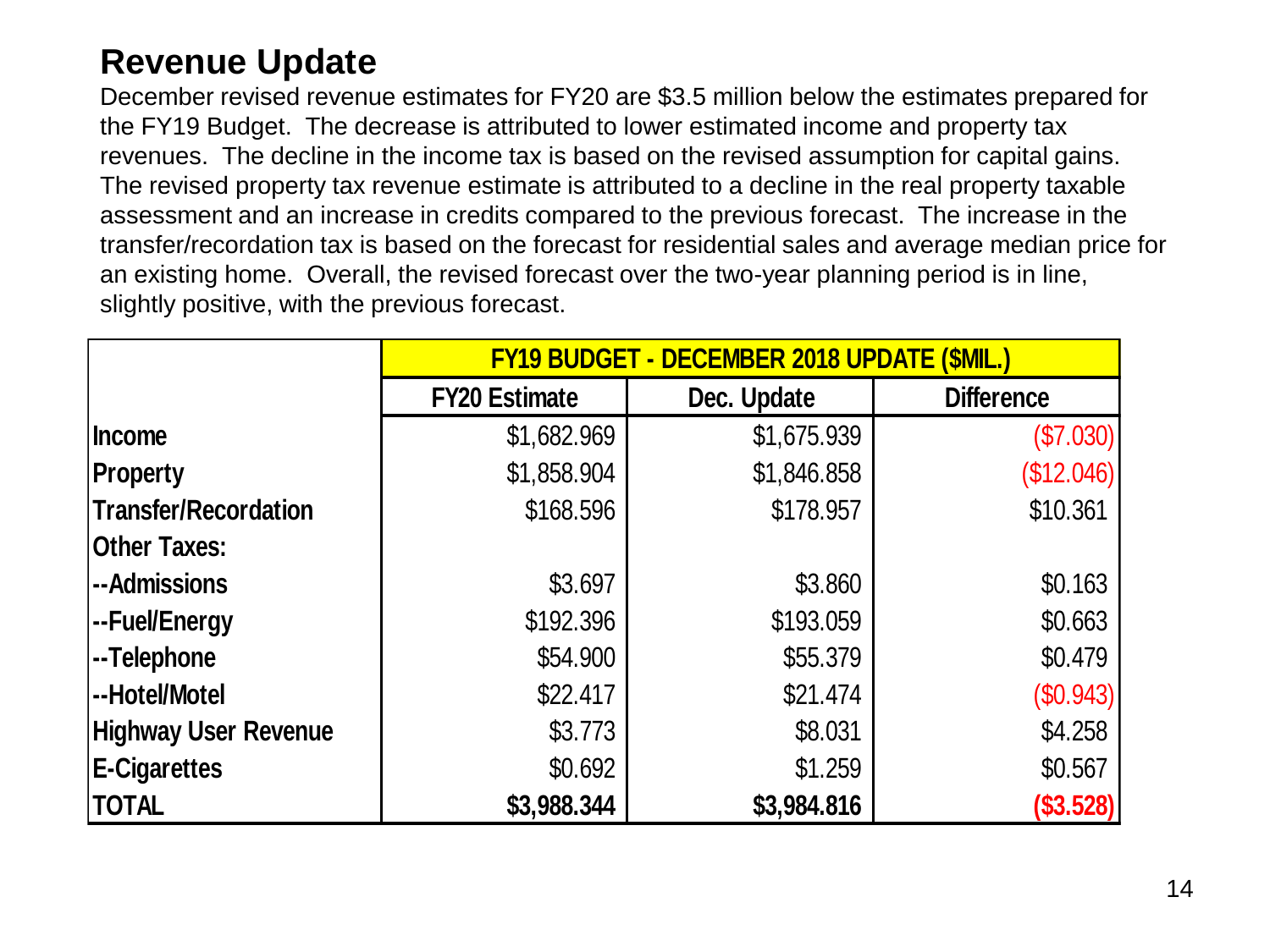### *Income Tax Volatility*

*Year-over-year percent changes in the income tax are volatile and highly sensitive to economic events such as recessions, changes in local, state, and federal tax rates, and capital gains.*

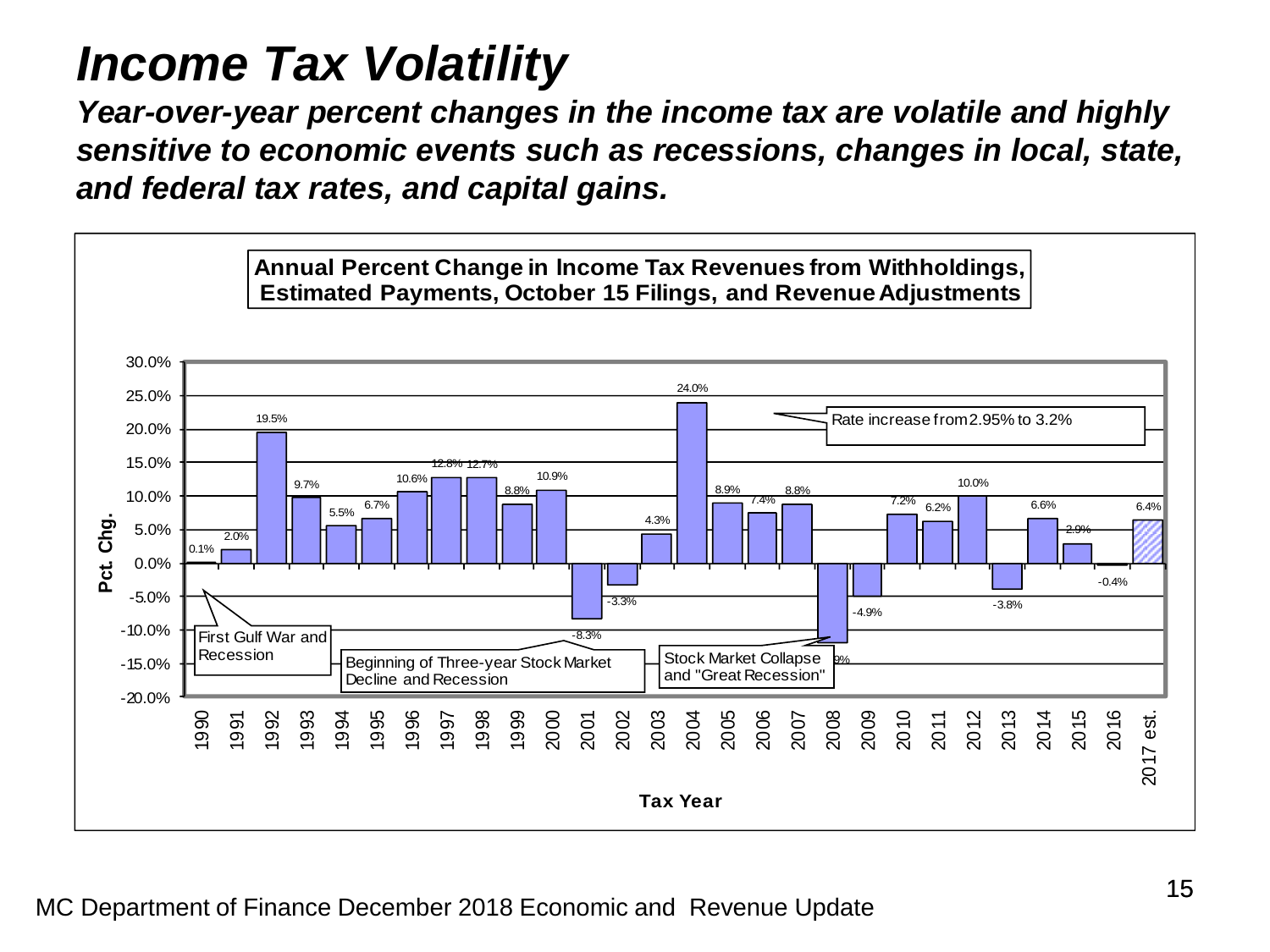### *Income Tax – Distribution Details*

- **The largest share (five year average of 83.3%) of the County's income tax revenues for any tax year comes in quarterly distributions of withholdings and estimated payments.**
- **The November distribution reflects actual results from the prior tax year (e.g., final tax year 2017 in November 2018) and provides a near final review of last year's tax liability – this provides a base for future projections.**
- **The State Comptroller's Office also adjusts its distribution formula for the current fiscal year based on the prior tax year results (e.g., 2017 tax year final results affect quarterly distributions for this fiscal year starting in November).**
- **Income tax revenues represented 46.4 percent of total General Fund tax revenues in FY18 and 44.6 percent of the County's total General Fund revenues.**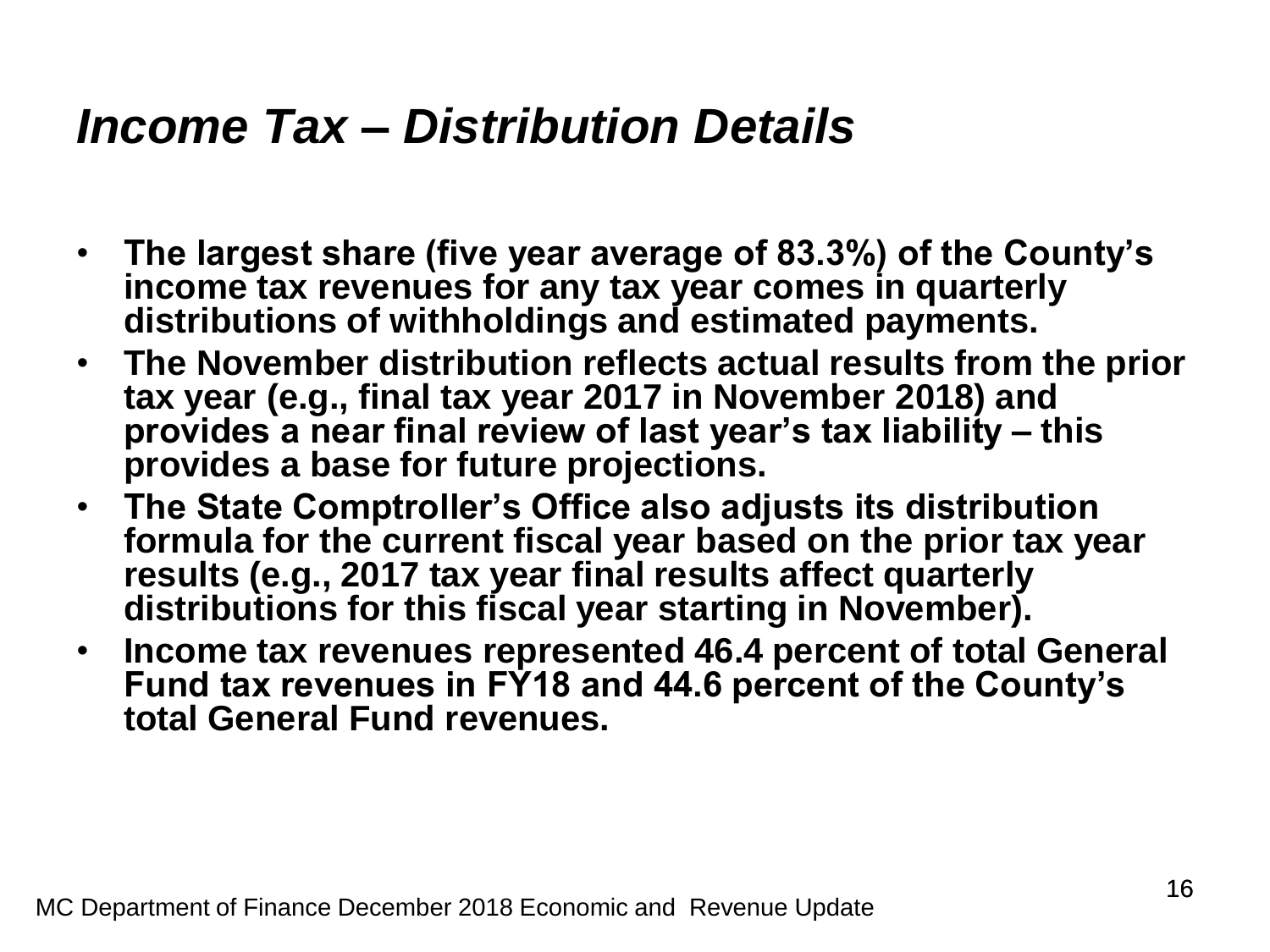## *Income Tax – November distributions*

| Actual<br><b>FY16</b>                                                                                                                                                                                                                                                                                                                                                                                                                                                                   | Actual<br><b>FY17</b>                                   | Actual<br><b>FY18</b> | <b>Estimated</b><br><b>FY19</b> | Actual<br><b>FY19</b> | <b>Difference</b><br><b>Actual/Estimate</b><br><b>FY19</b>                               |  |  |
|-----------------------------------------------------------------------------------------------------------------------------------------------------------------------------------------------------------------------------------------------------------------------------------------------------------------------------------------------------------------------------------------------------------------------------------------------------------------------------------------|---------------------------------------------------------|-----------------------|---------------------------------|-----------------------|------------------------------------------------------------------------------------------|--|--|
| \$76.80                                                                                                                                                                                                                                                                                                                                                                                                                                                                                 | \$135.35                                                | \$95.53               | \$106.59                        | \$128.32              | \$21.73                                                                                  |  |  |
| \$271.10                                                                                                                                                                                                                                                                                                                                                                                                                                                                                | \$288.73                                                | \$283.20              | \$303.02                        | \$302.02              | (\$1.00)                                                                                 |  |  |
| \$347.90                                                                                                                                                                                                                                                                                                                                                                                                                                                                                | \$424.08                                                | \$378.73              | \$409.61                        | \$430.34              | \$20.73                                                                                  |  |  |
| •Receipts from October 15th Filings and Adjustments are near final income tax receipts<br>due the County for tax year 2017. The State has indicated that the County's income tax<br>receipts from statewide withholdings and estimated payments for the third quarter of tax<br>year 2018 are 6.6% greater than for tax year 2017 and nearly the same as the estimate for<br>the FY19 Budget.<br>. Increase of 6.6% in distributed withholdings and estimated payments compared to last |                                                         |                       |                                 |                       |                                                                                          |  |  |
|                                                                                                                                                                                                                                                                                                                                                                                                                                                                                         | payments statewide from November 2017 to November 2018. |                       |                                 |                       | year is due to a 6.8% increase in income tax collections from withholdings and estimated |  |  |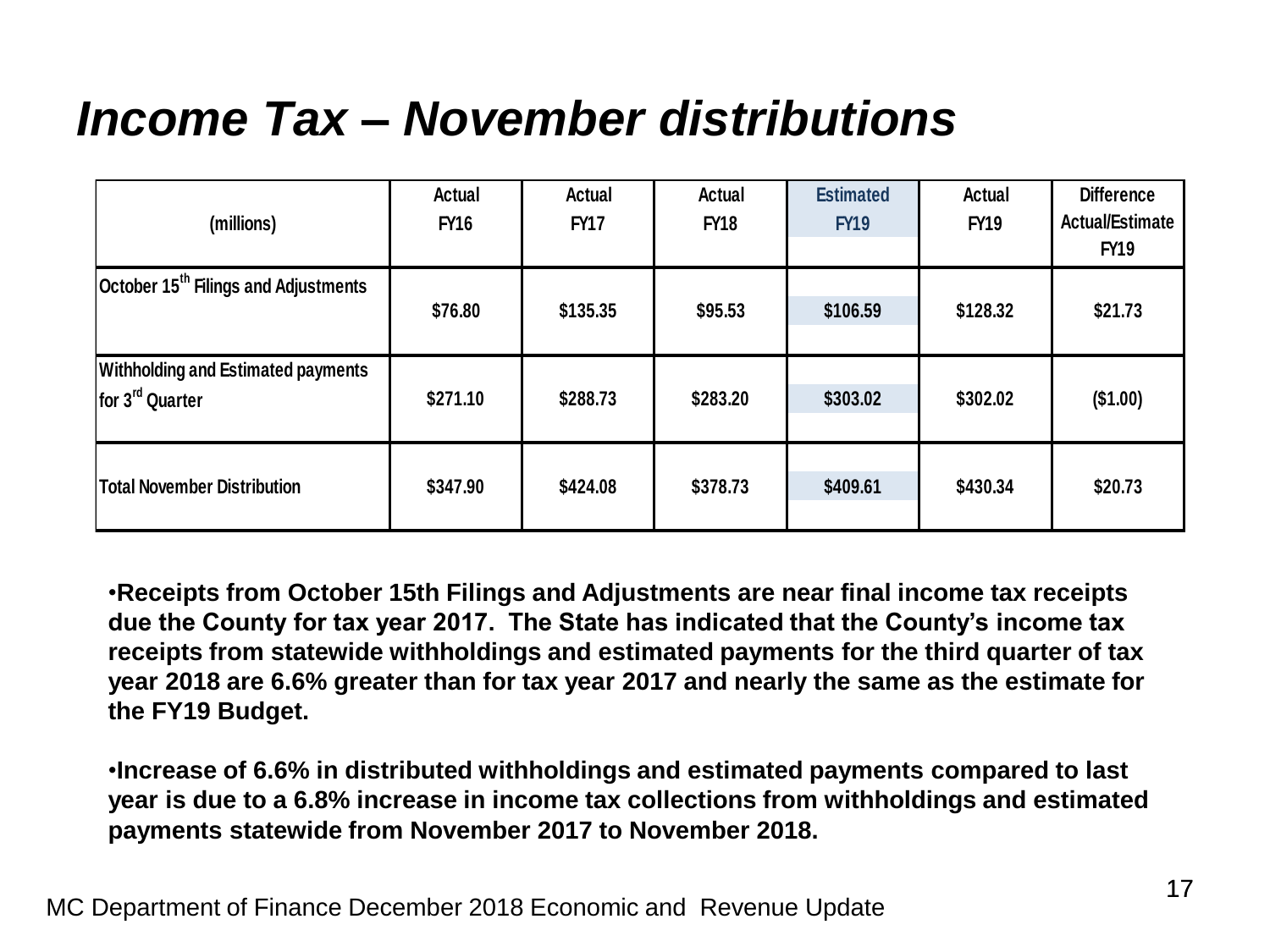### *Income Tax – Economic Factors*

- **Resident employment is estimated to have increased 2.0 percent in CY17 and to increase 1.0 percent in CY18.**
- **Personal income is estimated to have increased 4.2 percent in CY17 and to increase 4.8 percent in CY18. Those increases are below the March assumptions of 4.6 percent in CY17 and 5.2 percent in CY18.**
- **Wage and salary income is expected to have increased 4.1 percent in CY17 and increase 4.7 percent in CY18. Both increases are below the March 2017 economic assumptions.**
- **The revisions are based on the Bureau of Revenue Estimates' (Comptroller of Maryland) September forecasts.**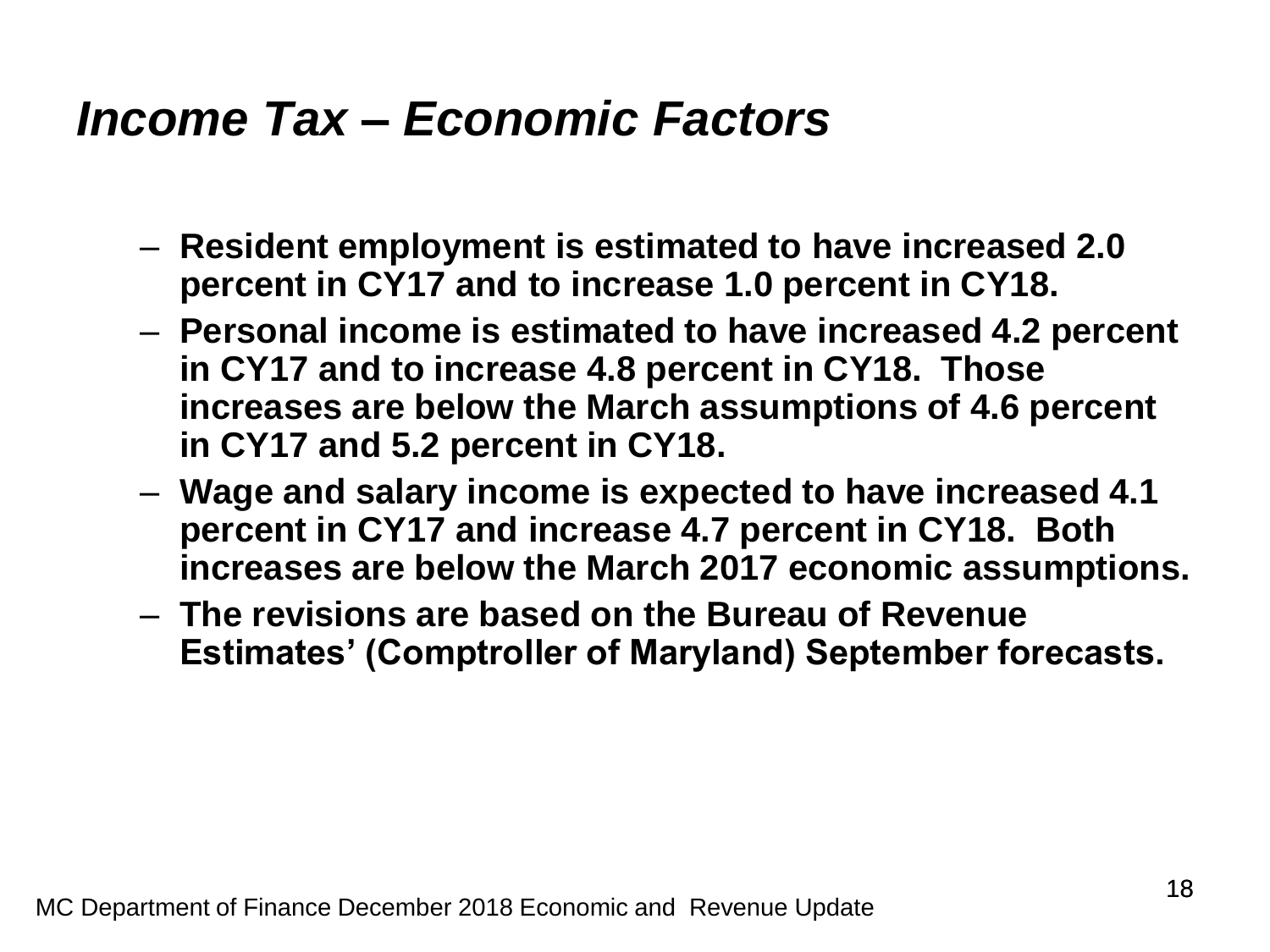### *Property Tax*

- **The inflation rate is expected to be 2.22 percent in calendar year 2018 (as of September 2018) and above the 1.90 percent assumed in the FY19 Budget.**
- **The reassessment rates for real property for Group One for 2019 (fiscal year 2020) will be released by the Maryland State Department of Assessments and Taxation (SDAT) at the end of December. Preliminary indications are that this group could experience another increase in the real property tax base.**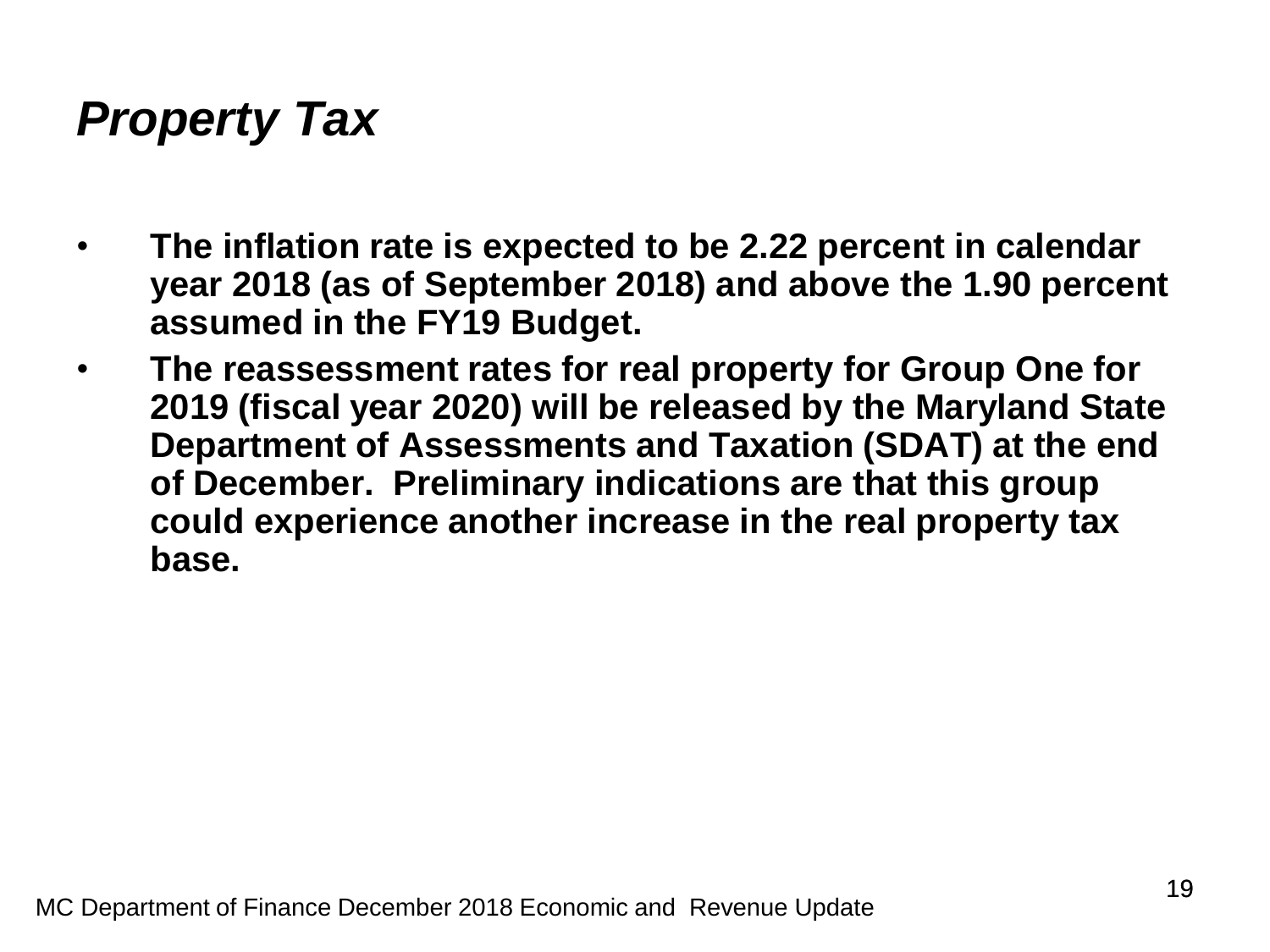### *Transfer and Recordation Taxes*

- **Based on transfer tax collections to date, the residential portion of the transfer tax is estimated to experience an increase in FY19 attributed to the growth in the median sales price and above the FY19 budget estimates. Collections from the non-residential real estate market are estimated to experience a modest increase in FY19 attributed to growth in the average tax.**
- **Based on transfer collections to date, Finance estimates that the number of residential transfers will increase in FY19 after declining 8.3 percent in FY18.**
- **Total transfer tax revenues are expected to increase 10.1 percent in FY19.**
- **Reflecting the General Fund rate cut in the recordation tax effective September 1, 2016, total recordation tax revenues are expected to be \$54.0 million in FY19.**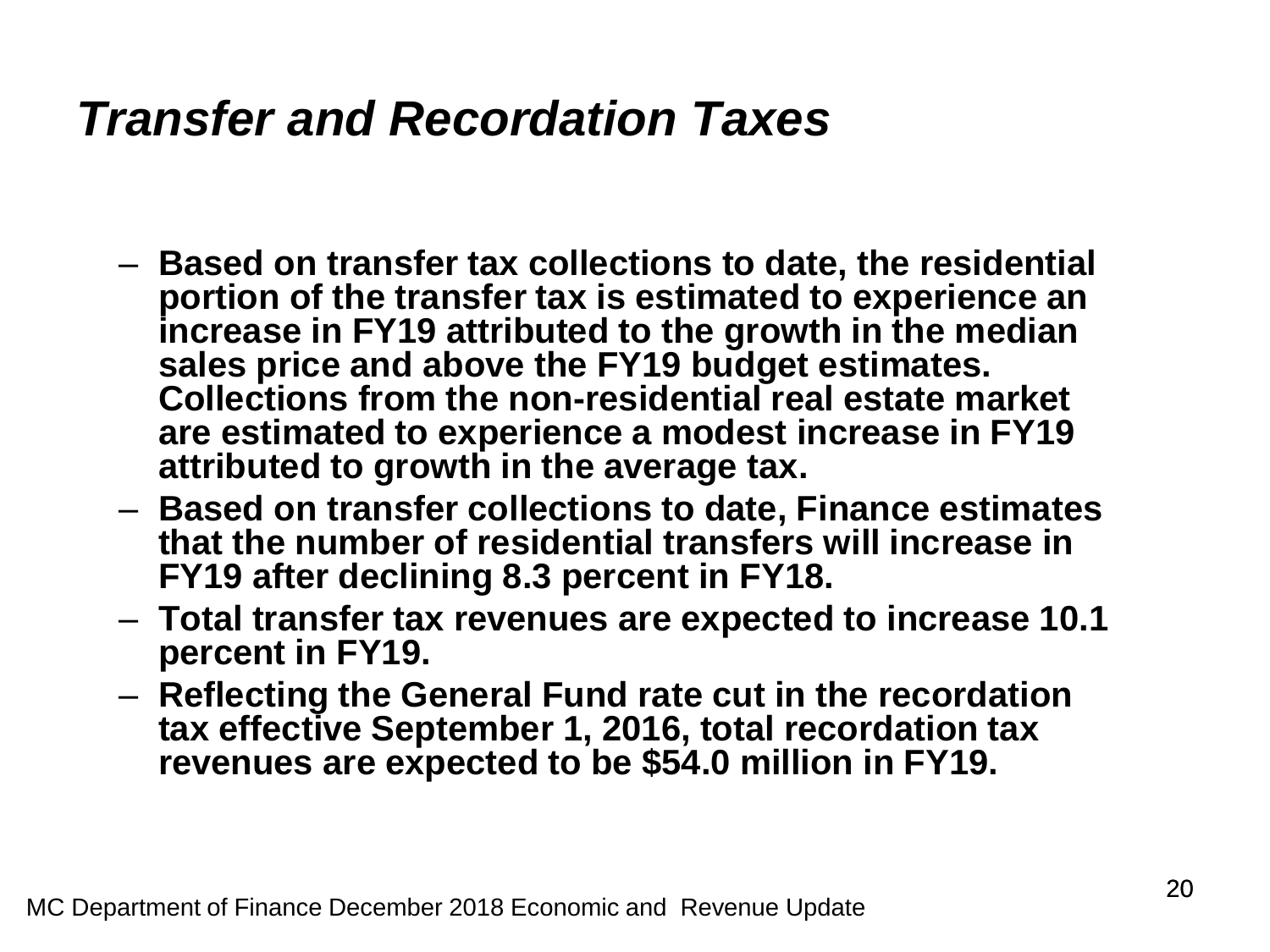## *Transfer and Recordation Taxes*

*Since reaching an all time high of \$241.7 million in FY06, transfer and recordation taxes declined to \$127.3 million in FY12. With the cut in the tax rate in the General Fund portion of the recordation tax , the transfer and recordation taxes for the General Fund are estimated to reach \$204.2 million by FY25 – \$37.5 million below the FY06 peak year but increase at an average annual rate of 3.7 percent since FY18.*

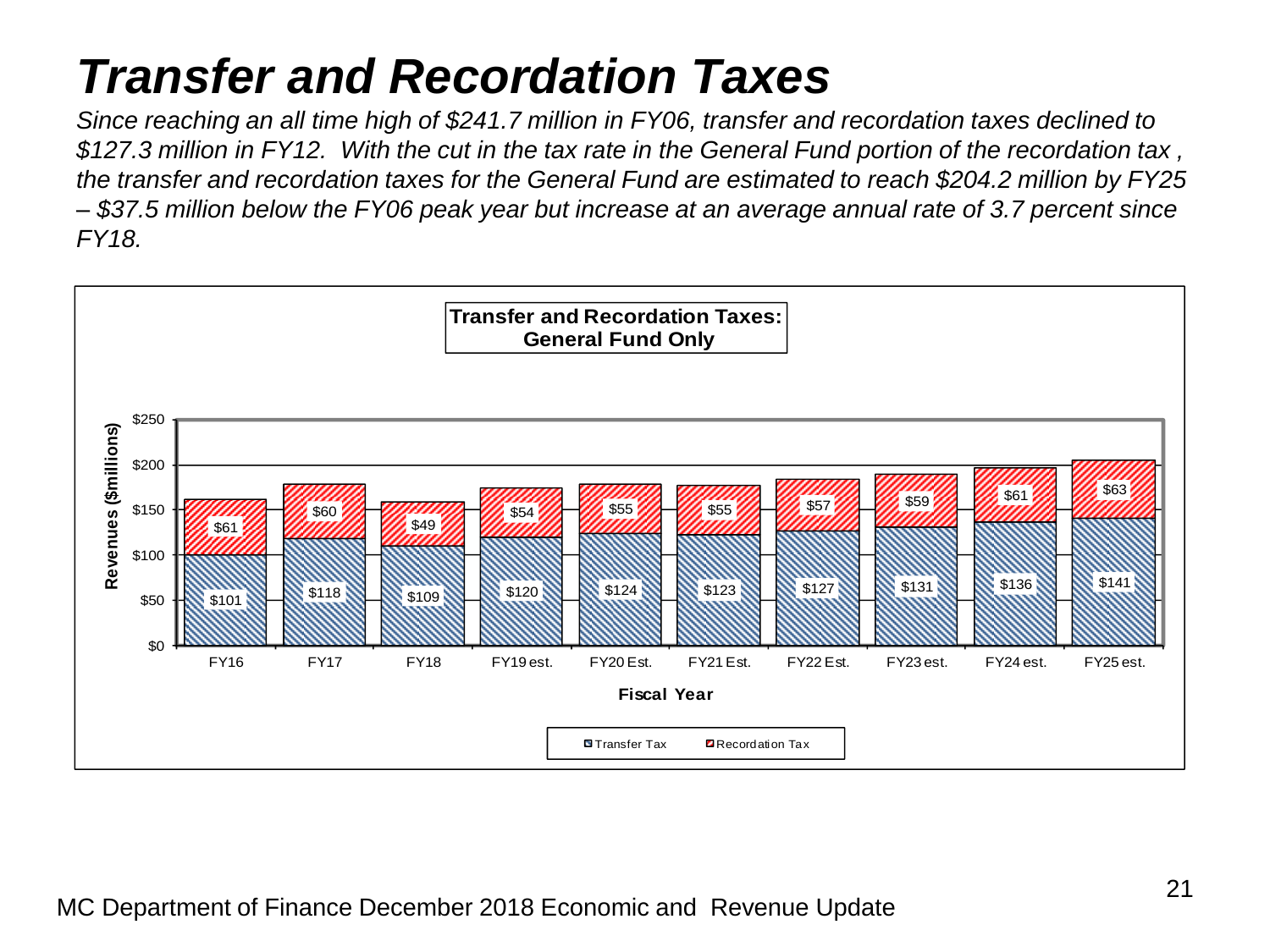## *Other Tax Revenues*

*Other tax revenues are estimated to increase 0.7 percent in FY19 over budget estimates due to an estimated increase in fuel-energy, admissions, and e-cigarette tax revenues. Over the current two-year period (FY19-FY20), total other tax revenues are estimated to be \$3 million above FY19 budget estimates largely attributed to the increase in energy tax revenues.*